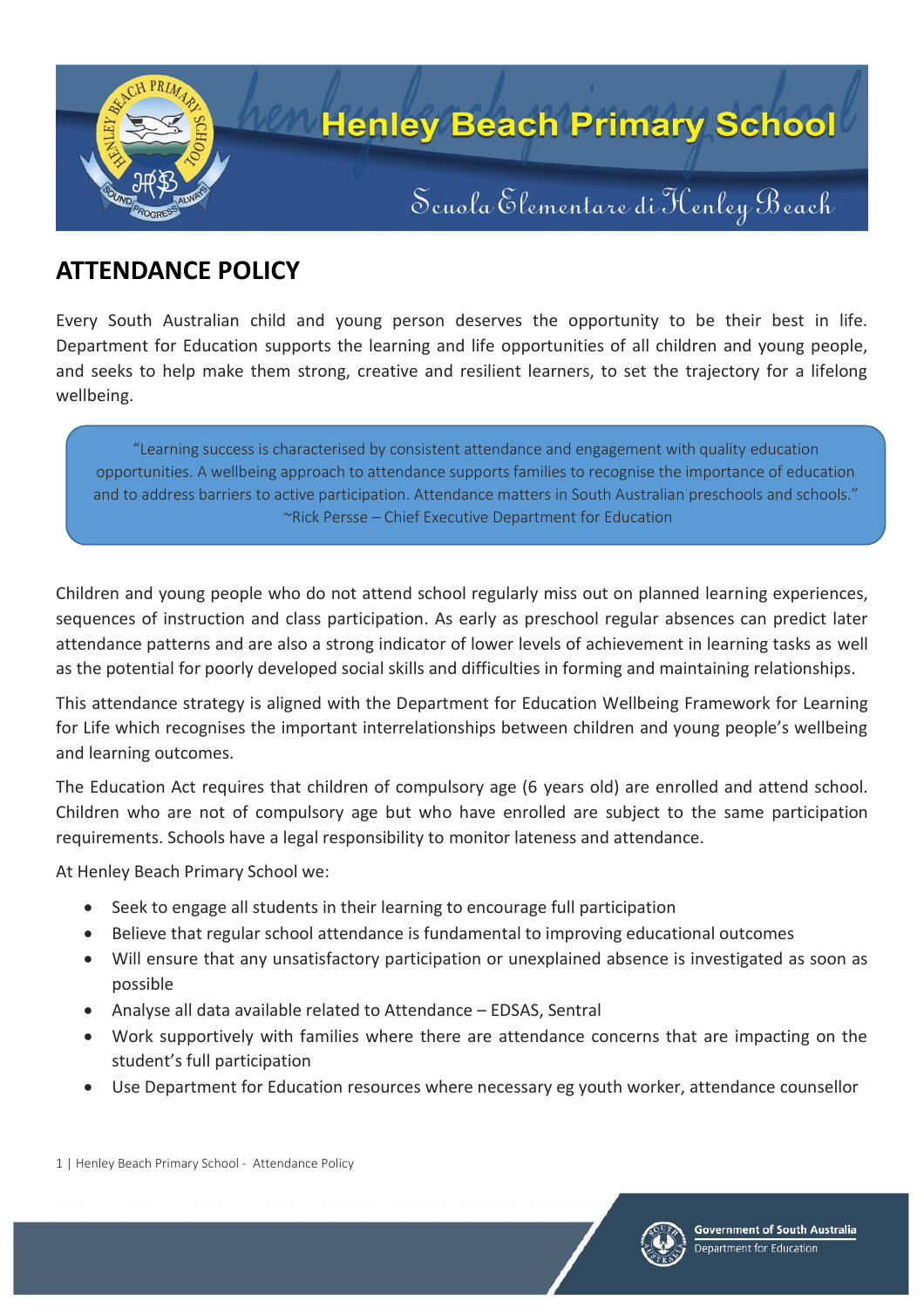## **PARENT/CARER RESPONSIBILITY**

- To support children in attending school all day every day unless there is an unavoidable reason for not attending
- It is essential the school is notified by phone/SMS or email of your child's absence and the reason for it before 9am
- Respond to SMS messages informing parents that child is absent without reason
- For children with three or more consecutive days of absence, parents should provide the following:
	- Doctor's certificate in the event of illness
	- Exemption form ie; for family travel this must be Principal approved **before** taking the period of leave. These are available from the front office.
- Make appointments eg doctor out of school hours if at all possible
- Support children in being punctual when arriving late or leaving early parent must go through office and advise reason
- When your child is late for school (after 8.50am siren) it is a requirement that the child reports to the front office to sign the electronic late register. Younger students may require a parent to accompany them
- Children who require early departure must be signed out electronically via the front office by a parent/caregiver
- Work with the school to improve attendance when necessary

# **SCHOOL PROCEDURES**

### **Schools and preschools work with parents to encourage attendance and participation:**

- Text message system to alert families of a child's non attendance without notification
- Contact the parent/caregiver when three consecutive days without notification are recorded
- Data collection and report systems will be monitored to track individual student attendance. This will ensure timely identification and provision of support to children at risk of chronic nonattendance
- Staff communicate to share information regarding absence, eg front office staff with class teachers, specialist teachers with class teachers
- Develop strategies to resolve attendance difficulties
- Provide a safe, success orientated and caring environment
- Provide relevant learning programs for all students
- Attendance data of days absent and days late is included in semester 1 and 2 reports



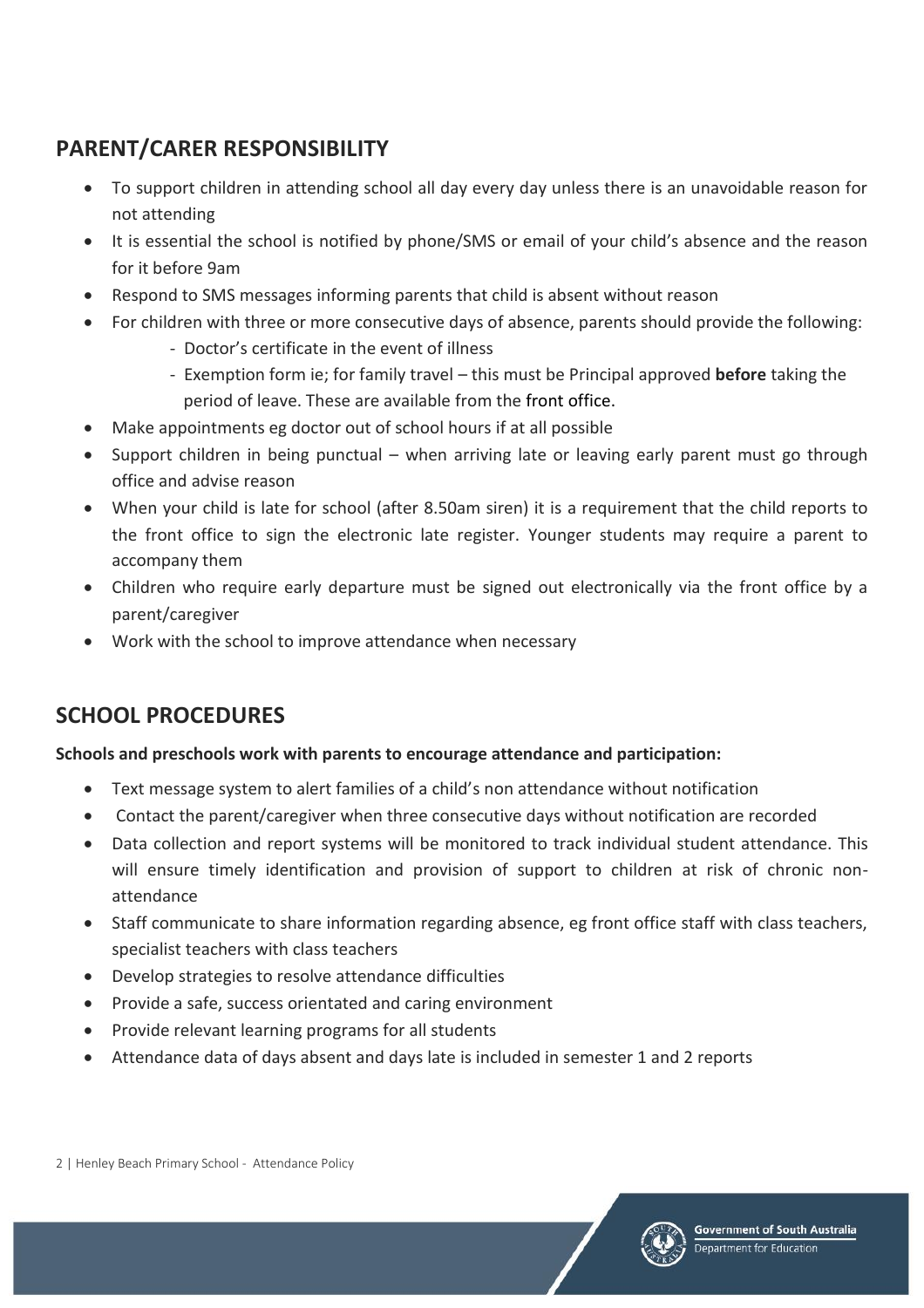## **TEACHER RESPONSIBILITY**

- Teachers record student attendance/late arrival daily via Sentral Data Base system with all data collated by 9.00am
- Students not present in class by 8.50am are to be recorded as absent, if no prior information has been provided
- Any student arriving after 8.50am is to report to the front office and sign in via the check in system
- Teachers will notify leadership of concerns re: student attendance or habitual non-attendance: whereby a student has five or more absences per term
- Attendance concern is raised in Sentral after 3 unexplained consecutive absences or frequent late arrivals with no parent communication
- As the attendance data is a legal record; these records may be called upon in the case of court action

### **OFFICE ADMIN SSO**

- Enter attendance data daily on Sentral by 10.00am
- Make a record of any parent messages received
- Provide ED175 Application for Exemption from School Attendance when families take children from school for more than one week

## **LEADERSHIP**

- Communicate the importance of "All Day Every Day" to parent community on a regular basis
- Monitor patterns of unexplained absence, frequent absences due to illness or famiy reasons and lateness
- Work with the teacher and family in a supportive way to improve attendance and punctuality
- Communicate with the family verbally and in writing when there is a concern and document all communications
- Seek support of Regional Attendance Officer/ Youth Worker when necessary

## **MONITORING AND REFERRAL SYSTEM**

- Address barriers to attendance, learning and wellbeing to support children and young people being physically present and involved in their learning
- Active monitoring and understanding of attendance patterns and taking early action to address attendance concerns
- School leaders will have access to detailed student attendance data and attendance alerts via the Education Dashboard to ensure timely identification and provision of support to children and young people at risk of chronic non-attendance
- From 2017 statutory options for enforcing non-attendance, such as the prosecution of parents in extreme cases, will be actively pursued after all other options have been exhausted